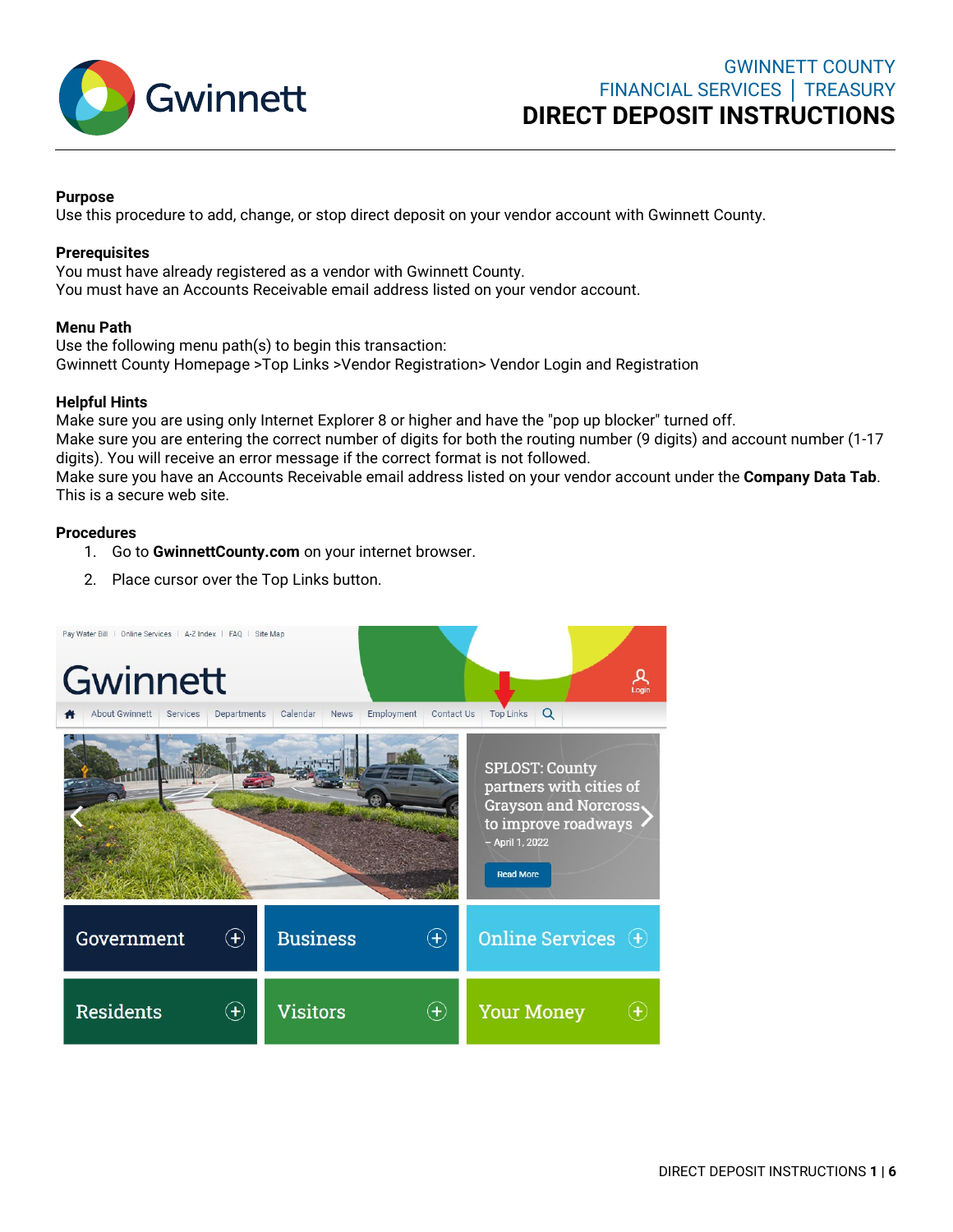# 3. A drop down menu will appear. Select **Vendor Registration.**

| Pay Water Bill   Online Services   A-Z Index   FAQ   Site Map<br>Gwinnett |                                                                                                                                                                                                                                                                                                    |                                                                                                                                                                                                                                                                                                                                                      |                                                                                                                                                                                                                                                                                                |
|---------------------------------------------------------------------------|----------------------------------------------------------------------------------------------------------------------------------------------------------------------------------------------------------------------------------------------------------------------------------------------------|------------------------------------------------------------------------------------------------------------------------------------------------------------------------------------------------------------------------------------------------------------------------------------------------------------------------------------------------------|------------------------------------------------------------------------------------------------------------------------------------------------------------------------------------------------------------------------------------------------------------------------------------------------|
| About Gwinnett<br>Services                                                | Calendar<br>Departments<br><b>News</b>                                                                                                                                                                                                                                                             | <b>Top Links</b><br>Employment<br>Contact Us                                                                                                                                                                                                                                                                                                         | Q                                                                                                                                                                                                                                                                                              |
|                                                                           | <b>Alarms</b><br><b>Animal Welfare</b><br><b>Assessor</b><br><b>Bids &amp; RFPs</b><br><b>Budget</b><br><b>Burn Ban Notice</b><br><b>Bus Routes</b><br><b>Business License - Online Renewals</b><br><b>Citizen Self Service</b><br><b>Commission Meeting Videos</b><br><b>County Commissioners</b> | <b>GIS Data Browser</b><br><b>Grants</b><br><b>Health &amp; Human Services</b><br><b>Homeland Security</b><br><b>InGwinnett</b><br><b>Neighborhood Stabilization Program</b><br><b>Park Conditions and Alerts</b><br><b>Parks and Recreation</b><br><b>Pay Water Bill Online</b><br><b>Phone Listing</b><br><b>Prevention and Enforcement (Fire)</b> | <b>Tax Information</b><br><b>Trash Pickup</b><br><b>Unclaimed Property/Refunds</b><br><b>Vendor Registration</b><br><b>Volunteer Gwinnett</b><br><b>Water Outages Information</b><br><b>Water Quality Report</b><br><b>Water Resources Contacts</b><br><b>Water Resources Customer Service</b> |
| Government                                                                | <b>Crime Mapping</b><br><b>Economic Development</b><br><b>Elections Voter Registration</b><br><b>Emergency Management</b><br><b>Environmental &amp; Heritage Center</b>                                                                                                                            | <b>Quality of Life Unit</b><br><b>Recycling Directory</b><br><b>Road Closures</b><br><b>Senior Services</b><br><b>Street Light Outage</b>                                                                                                                                                                                                            |                                                                                                                                                                                                                                                                                                |
| <b>Residents</b>                                                          | <b>Visitors</b><br>$\left( \mathbf{+}\right)$                                                                                                                                                                                                                                                      | $\left( + \right)$                                                                                                                                                                                                                                                                                                                                   | <b>Your Money</b>                                                                                                                                                                                                                                                                              |

#### 4. Click on the **Vendor Login and Registration** link.

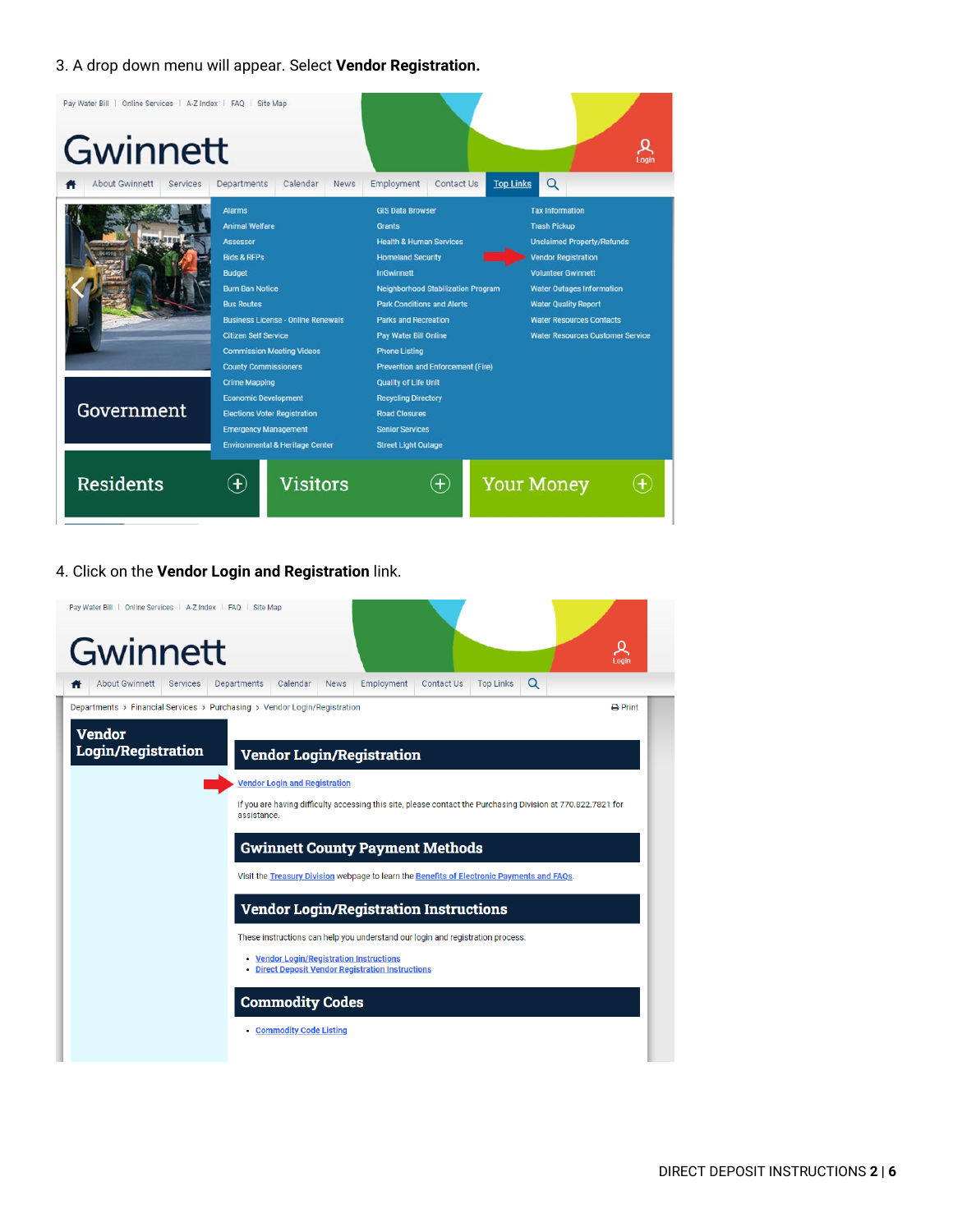5. Enter your Vendor User ID and Password in the appropriate fields and click the **Log On** button. If you do not know your vendor password, click "**Forgot your Password**?" at the bottom to reset the password.

| Gwinnett | <b>Supplier Self Services</b><br>Register here<br>User <sup>*</sup><br>Password:*<br>Log On<br>Change Password Forgot your password? Contact |
|----------|----------------------------------------------------------------------------------------------------------------------------------------------|
|          | Copyright @ Gwinnett County BOC. All rights reserved.                                                                                        |

#### 6. Click on the **Direct Deposit** tab.

**Note:** MAKE SURE YOU HAVE ENTERED AN ACCOUNTS RECEIVABLE EMAIL ON THE COMPANY DATA TAB OR YOU WILL NOT BE ABLE TO ENTER DIRECT DEPOSIT INFORMATION.

| Company Data                 | <b>Contact Person Data</b>     | <b>Direct Deposit</b> | Administration                                                                           |
|------------------------------|--------------------------------|-----------------------|------------------------------------------------------------------------------------------|
| Instructions<br>$\checkmark$ |                                |                       |                                                                                          |
|                              | 1. Please complete ALL fields. |                       |                                                                                          |
|                              |                                |                       | 2. Future payments will be issued through direct deposit once the banking information is |
|                              |                                |                       | 3. Only use ABA/Routing Number and Account Number from checks. DO NOT use number         |

4. Payment advices will be sent to the 'Accounts Receivable' email addresses.

5. If you have any questions about payments received through Direct Deposit, contact th vendorelectronicpayment@gwinnettcounty.com or review the Payment Information on th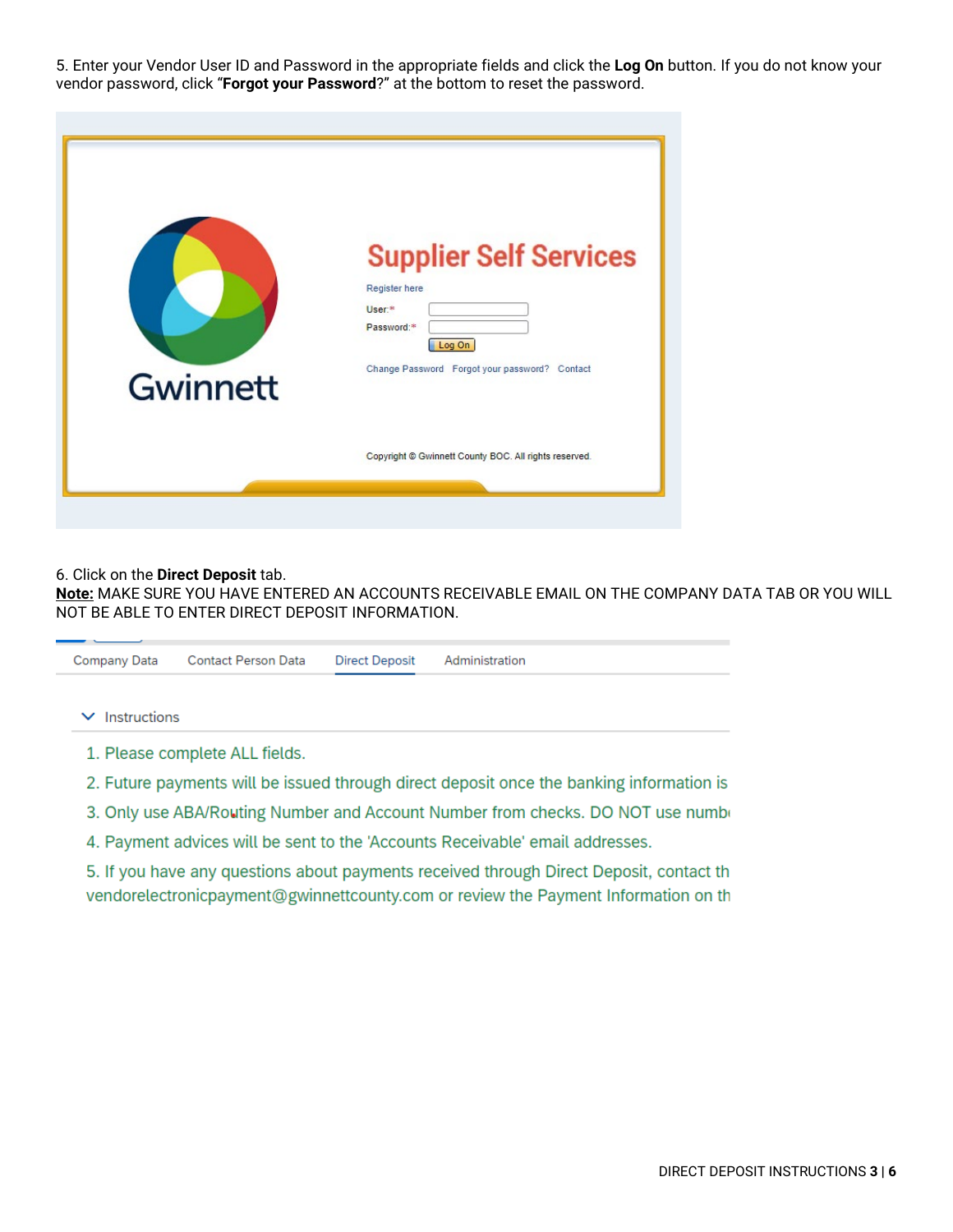7. If entering a new bank account, click the **Add** button. If changing banks, highlight the line containing the current banking information you want to change and then click the **Change** button. If stopping direct deposit, highlight the line containing the current banking information you want to stop and then click the **Stop** button.

- $\vee$  Instructions
- 1. Please complete ALL fields.
- 2. Future payments will be issued through direct deposit once the banking information is updated.
- 3. Only use ABA/Routing Number and Account Number from checks. DO NOT use numbers from Deposit Slips. See sample checl
- 4. Payment advices will be sent to the 'Accounts Receivable' email addresses.

5. If you have any questions about payments received through Direct Deposit, contact the Gwinnett County Treasury Division/Disl vendorelectronicpayment@gwinnettcounty.com or review the Payment Information on the County's website Benefits of Electroni

| $\checkmark$ | <b>Bank Data</b>                  |                           |                            |                                    |  |
|--------------|-----------------------------------|---------------------------|----------------------------|------------------------------------|--|
|              | Change   Stop<br>Cancel<br>Add    |                           |                            |                                    |  |
|              | <b>Financial Institution Name</b> | <b>ABA/Routing Number</b> | <b>Full Account Number</b> | Account Name (Business N Nick Name |  |
|              |                                   |                           |                            |                                    |  |
|              |                                   |                           |                            |                                    |  |
|              |                                   |                           |                            |                                    |  |
|              |                                   |                           |                            |                                    |  |
|              |                                   |                           |                            |                                    |  |
|              |                                   |                           |                            |                                    |  |
|              |                                   |                           |                            |                                    |  |
|              |                                   |                           |                            |                                    |  |
|              |                                   |                           |                            |                                    |  |

8. For security purposes, an authorization box will appear asking for verification. Enter your Social Security or Employee Identification Number associated with the vendor account. If changing or stopping a direct deposit, the system will also require the current bank account information to be entered. Click the **Verify** button.

| Authorization for ACH Maintenance          | Z      | $\boldsymbol{\mathsf{x}}$ |
|--------------------------------------------|--------|---------------------------|
| Employer Identification Number: 99-9999999 |        |                           |
| <b>Verify</b>                              | Cancel |                           |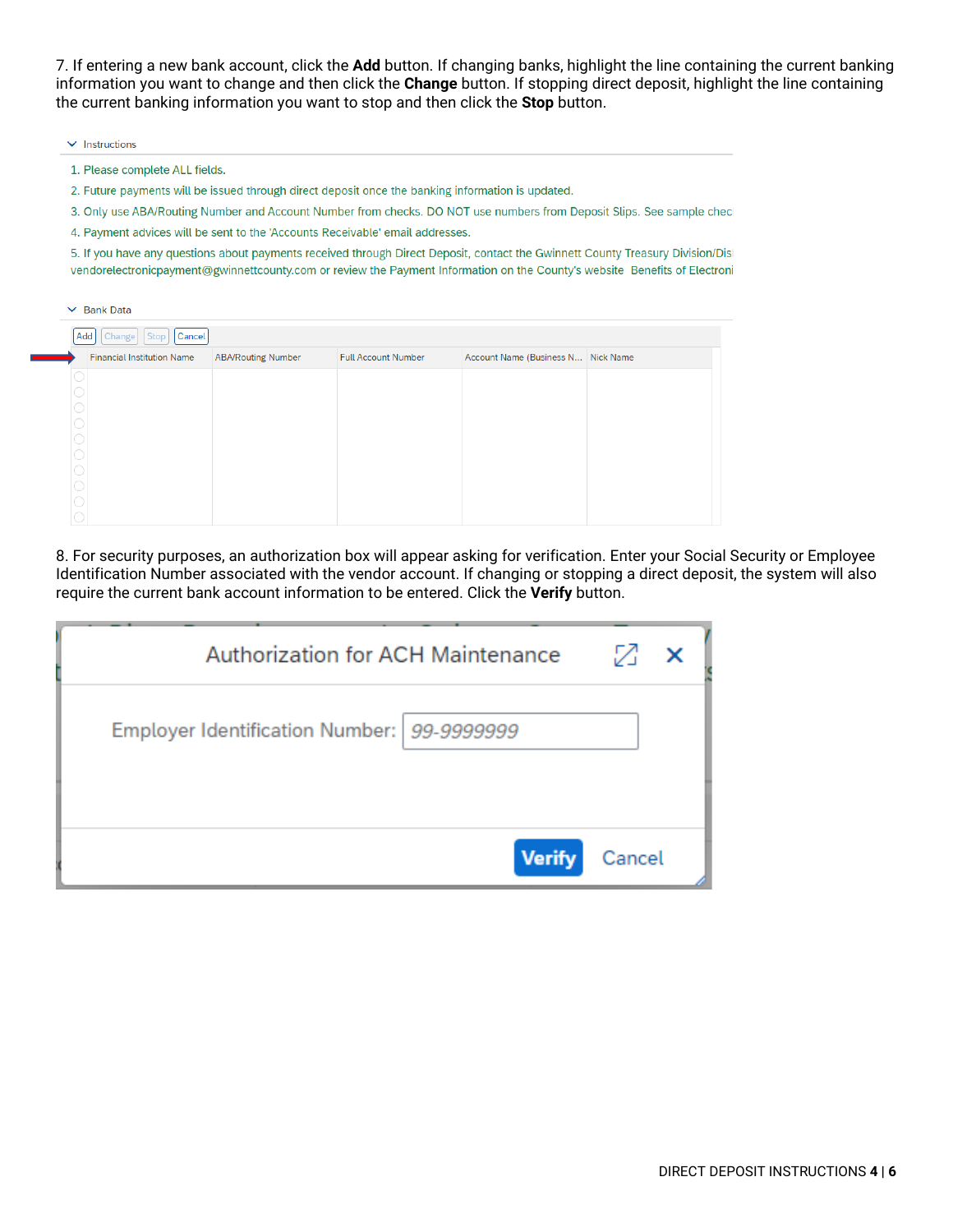9. Enter the ABA/Routing Number, Full Account Number, and Account Name. **Note**: ABA/Routing numbers are 9 digits with no dashes. Account numbers are 1-17 digits with no dashes. Click the **Apply** button.

| Stop<br>Add<br>Change<br>  Cancel  |                           |                            |                                    |                   |
|------------------------------------|---------------------------|----------------------------|------------------------------------|-------------------|
| <b>Financial Institution Name</b>  | <b>ABA/Routing Number</b> | <b>Full Account Number</b> | Account Name (Business N Nick Name |                   |
|                                    |                           |                            |                                    |                   |
|                                    |                           |                            |                                    |                   |
|                                    |                           |                            |                                    |                   |
|                                    |                           |                            |                                    |                   |
|                                    |                           |                            |                                    |                   |
|                                    |                           |                            |                                    |                   |
|                                    |                           |                            |                                    |                   |
|                                    |                           |                            |                                    |                   |
| * ABA/Routing Number:<br>999999999 |                           |                            | * Full Account Number:             | 99999999999999999 |
| * Account Name:                    |                           |                            | <b>Account Nick Name:</b>          |                   |
| Apply (Add)                        |                           |                            |                                    |                   |
|                                    |                           |                            |                                    |                   |

10. A box will appear advising you where your payment advice notices will be sent. Click **Ok**.

| Gwinnett County Vendor Services $\boxtimes$ X                                                                                                                                                                              |
|----------------------------------------------------------------------------------------------------------------------------------------------------------------------------------------------------------------------------|
| Payment advices will be disbursed to the Accounts<br>Receivable email account(s) listed on the Company Data<br>tab.                                                                                                        |
| TESTVENDOR@GMAIL.COM                                                                                                                                                                                                       |
| If the email(s) listed above is incorrect or you want to add<br>additional emails; go to Company Data tab, update the<br>Email address and select the Accounts Receivable contact<br>type, before accepting the agreement. |
|                                                                                                                                                                                                                            |